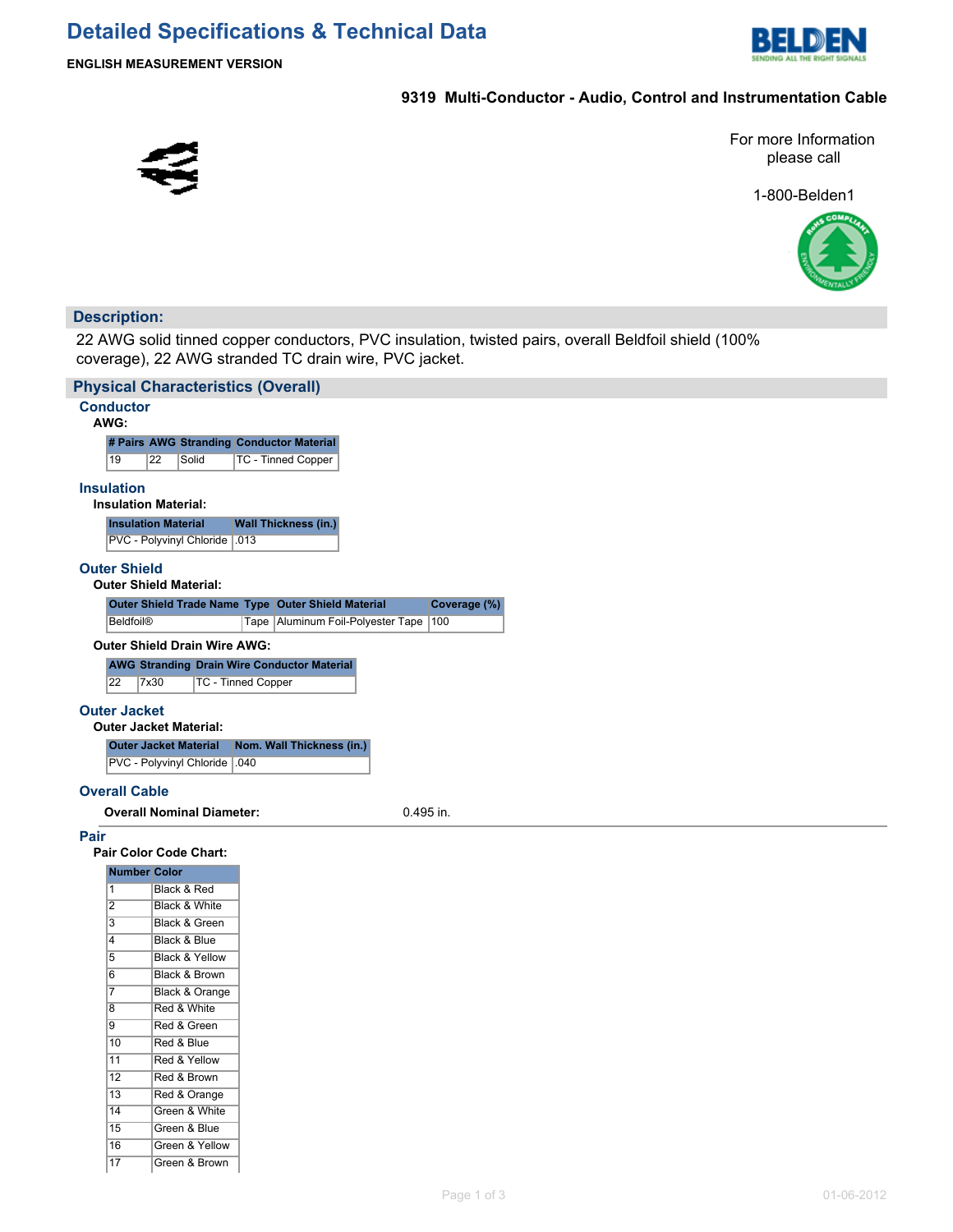

## **ENGLISH MEASUREMENT VERSION**

# **9319 Multi-Conductor - Audio, Control and Instrumentation Cable**

18 Green & Orange 19 White & Blue

| <b>Mechanical Characteristics (Overall)</b>                                                         |                            |  |  |  |  |  |  |  |
|-----------------------------------------------------------------------------------------------------|----------------------------|--|--|--|--|--|--|--|
| <b>Operating Temperature Range:</b>                                                                 | -20°C To +80°C             |  |  |  |  |  |  |  |
| <b>UL Temperature Rating:</b>                                                                       | 80°C (UL AWM Style 2464)   |  |  |  |  |  |  |  |
| <b>Bulk Cable Weight:</b>                                                                           | 158.600 lbs/1000 ft.       |  |  |  |  |  |  |  |
| Max. Recommended Pulling Tension:                                                                   | 307 lbs.                   |  |  |  |  |  |  |  |
| Min. Bend Radius (Install)/Minor Axis:                                                              | 5 in.                      |  |  |  |  |  |  |  |
| <b>Applicable Specifications and Agency Compliance (Overall)</b>                                    |                            |  |  |  |  |  |  |  |
| <b>Applicable Standards &amp; Environmental Programs</b>                                            |                            |  |  |  |  |  |  |  |
| NEC/(UL) Specification:                                                                             | <b>CMG</b>                 |  |  |  |  |  |  |  |
| <b>CEC/C(UL) Specification:</b>                                                                     | <b>CMG</b>                 |  |  |  |  |  |  |  |
| <b>AWM Specification:</b>                                                                           | UL Style 2464 (300 V 80°C) |  |  |  |  |  |  |  |
| <b>EU CE Mark:</b>                                                                                  | Yes                        |  |  |  |  |  |  |  |
| EU Directive 2000/53/EC (ELV):                                                                      | Yes                        |  |  |  |  |  |  |  |
| EU Directive 2002/95/EC (RoHS):                                                                     | Yes                        |  |  |  |  |  |  |  |
| EU RoHS Compliance Date (mm/dd/yyyy):                                                               | 04/01/2005                 |  |  |  |  |  |  |  |
| EU Directive 2002/96/EC (WEEE):                                                                     | Yes                        |  |  |  |  |  |  |  |
| EU Directive 2003/11/EC (BFR):                                                                      | Yes                        |  |  |  |  |  |  |  |
| CA Prop 65 (CJ for Wire & Cable):                                                                   | Yes                        |  |  |  |  |  |  |  |
| MII Order #39 (China RoHS):                                                                         | Yes                        |  |  |  |  |  |  |  |
| <b>Flame Test</b>                                                                                   |                            |  |  |  |  |  |  |  |
| C(UL) Flame Test:                                                                                   | FT4                        |  |  |  |  |  |  |  |
| <b>Electrical Characteristics (Overall)</b>                                                         |                            |  |  |  |  |  |  |  |
| Nom. Inductance:<br>Inductance (µH/ft)<br>$\overline{0.2}$<br>Nom. Capacitance Conductor to Shield: |                            |  |  |  |  |  |  |  |
| Capacitance (pF/ft)<br>50                                                                           |                            |  |  |  |  |  |  |  |
| Nom. Capacitance Conductor to Conductor:<br>Capacitance (pF/ft)<br>35                               |                            |  |  |  |  |  |  |  |
| Nom. Conductor DC Resistance:<br>DCR @ 20°C (Ohm/1000 ft)<br>16.5                                   |                            |  |  |  |  |  |  |  |
| <b>Nominal Outer Shield DC Resistance:</b><br>DCR @ 20°C (Ohm/1000 ft)<br>14                        |                            |  |  |  |  |  |  |  |
| Max. Operating Voltage - UL:<br>Voltage<br>300 V RMS (UL AWM Style 2464)                            |                            |  |  |  |  |  |  |  |
| <b>Max. Recommended Current:</b><br><b>Current</b>                                                  |                            |  |  |  |  |  |  |  |